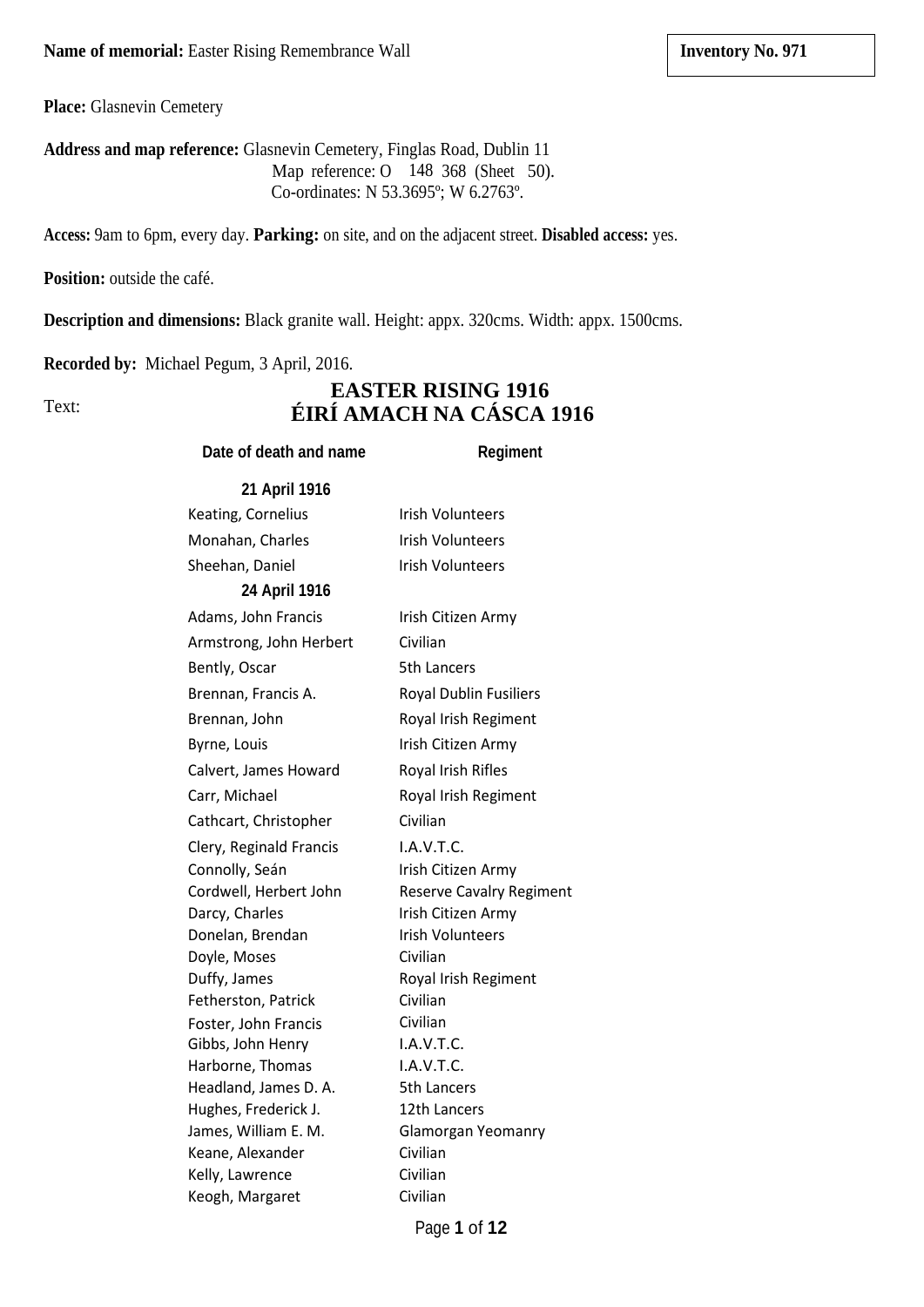Kirwan, John Civilian McDowell, William McGee, Charles Mulhern, John Royal Irish Rifles Mulvey, James Arthur Army Service Corps Murray, John Civilian Neilan, Gerald A. RDF Nolan, James Royal Irish Rifles O'Grady, Patrick Civilian O'Reilly, John O'Reilly, Richard O'Toole Civilian Owens, John Irish Volunteers Pinfield, Guy Vickery 8th Hussars Quinn, James Irish Volunteers Ramsay, Alan L. Royal Irish Regiment Scarlett, Arthur J. 5th Lancers Sheils, Florence Civilian Thompson, John A. Royal Dublin Fusiliers Traynor, John J. **Internal Irish Volunteers** Treacy, Thomas Warbrook, Eleanor Warmington, Alfred E. Wilson, David **25 April 1916** Bambrick, Alice Civilian Bond, Henry Civilian Brosnan, Patrick Royal Irish Fusiliers Burke, William Francis Irish Volunteers Butler, Richard Civilian Byrne, John Civilian Caffrey, Christina Civilian Casey, Joseph Coade, James joseph Corrigan, Christopher Cosgrave, Edward Cosgrove, William Civilian Costello, Edward J. Irish Volunteers Cullen, Joseph Royal Irish Fusiliers Donnelly, John Civilian Dunne, Moses Civilian Ennis, Peter Scots Guards Fahy, Peter Civilian Fox, James **Internal Institute** Irish Volunteers Fox, William Harris, Patrick Humphreys, John W. H. Kavanagh, Ernest

Lahiff, Michael Dublin Metropolitan Police Irish Volunteers Royal Irish Constabulary O'Brien, James Dublin Metropolitan Police O'Gorman, Charles Reserve Cavalry Regiment Irish Citizen Army Irish Volunteers Shepherd, Henry Reserve Cavalry Regiment Royal Irish Regiment Civilian Royal Irish Regiment Royal Irish Rifles Civilian Civilian Civilian Irish Citizen Army Civilian Civilian Royal Dublin Fusiliers Civilian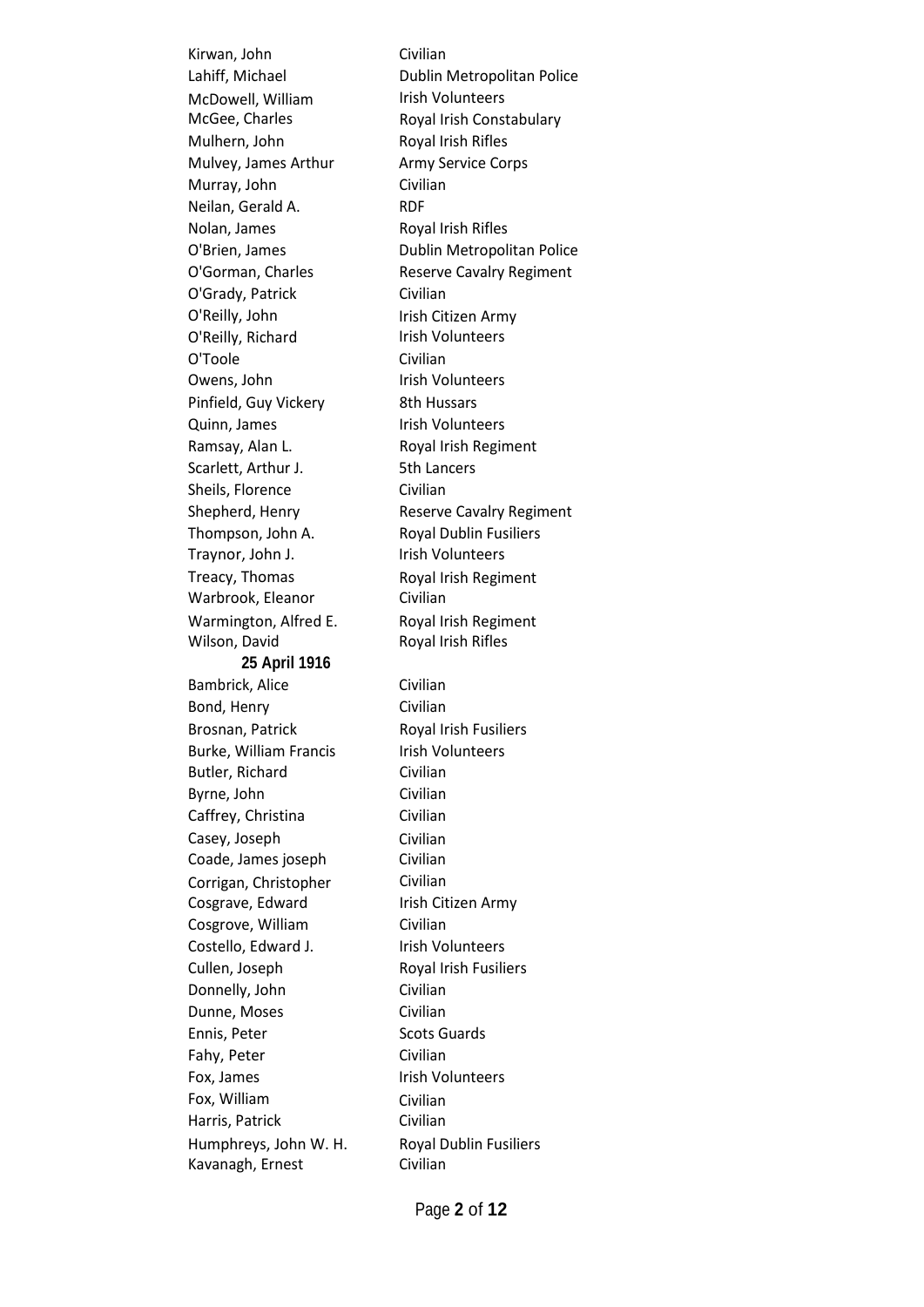Keely, John Kelly, James Keogh, Gerald Lawlor, Mary Maguire, William Civilian Murphy, Edward Civilian Nolan, Margaret Civilian O'Flaherty, Joseph Civilian Phillips, Harry Royal Irish Regiment Playfair, George A. Civilian Vantreen, Prudence Civilian Walsh, Edward Irish Volunteers Waters, Richard Civilian Young, Sydney L. Royai Irish Regiment **26 April 1916** Andrews, Christopher Civilian Barks, George William Sherwood Foresters Barter, William Civilian Blayney, James Civilian Blissett, John Samuel Sherwood Foresters Browning, Francis Henry I.A.V.T.C. Byrne, Edward Civilian Byrne, Patrick Civilian Cavanagh, James Royal Irish Regiment Clare, Henry Clarke, Joseph Clarke, Philip Connolly, William Corcoran, James Irish Citizen Army Costello, John Civilian Costello, John Irish Volunteers Courtney, Clement Civilian Coxon, Richard Royal Dublin Fusiliers Cromien, John Irish Volunteers Cunningham, James Civilian Daffen, Harold C. Sherwood Foresters Dickson, Thomas Civilian Dietrichsen, Frederick C. Sherwood Foresters Dixon, Charlie T. Doyle, John Doyle, Patrick **Irish Volunteers** Elliott, Alfred G. Sherwood Foresters Farnsworth, Ernest Sherwood Foresters Fraser, James Civilian Gamble, Robert Royal Irish Rifles Geoghegan, George Irish Citizen Army Goss, Joseph Sherwood Foresters Hare, Henry **Royal Dublin Fusiliers** Hawken, William V. Sherwood Foresters Heeney, Robert P. Civilian Holbrook, Arthur Sherwood Foresters

Irish Volunteers Civilian Irish Volunteers Civilian Civilian Civilian Irish Citizen Army Civilian Sherwood Foresters Civilian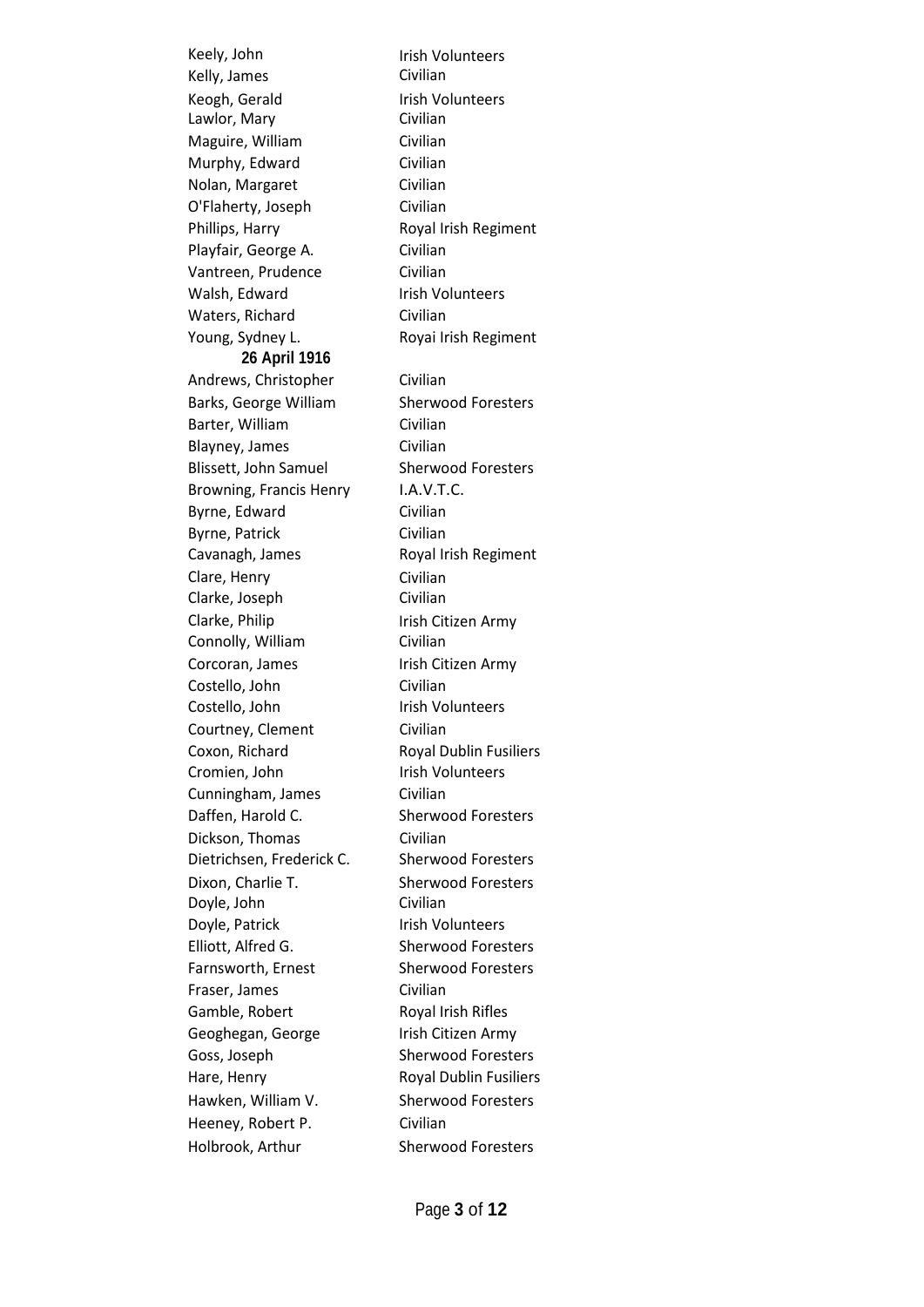Hosford, Joseph I.A.V.T.C. Hoyle, Charles Sherwood Foresters Hunter, Godfrey Jackson 5th Lancers Hurley, John Royal Irish Constabulary Jeffs, Percy Sherwood Foresters Jessop, James Civilian Kelly, Denis Civilian Kitchen, Albert James Sherwood Foresters Knowles, Henry Civilian Lang, William Sherwood Foresters Lucas, Francis Royal Dublin Fusiliers Malone, Michael **Irish Volunteers** Martin, Patrick Civilian McCormack, James Irish Citizen Army McDonnell, Andrew Civilian McGaley, Edward Civilian McIntyre, Patrick Civilian Miller, Thomas H. Sherwood Foresters Moore, Christopher Leinster Regiment Moore, William Civilian Mulraney, William 8th Hussars Murphy, Richard Irish Volunteers O'Connor, Michael Civilian O'Flaherty, Christopher Civilian Perry, Percy V. C. Sherwood Foresters Ryan, Frederick Irish Citizen Army Ryan, Patrick Civilian Scherzinger, Absalom Civilian Sheehy-Skeffington, Francis Civilian Sibley, Alfred Sherwood Foresters Simpson, Vincent Paul Civilian Stodart, Holden Civilian Sweny, William Lionel Civilian Tunnicliffe, Walter Astle Sherwood Foresters Walsh, Philip Civilian Watchorn, Abraham Royal Dublin Fusiliers Watson, William Civilian Weafer, Thomas Joseph Irish Volunteers Whelan, Patrick Irish Volunteers Whelan, Patrick Royal Irish Constabulary Wyld, George Sherwood Foresters **27 April 1916** Allen, Bridget Civilian Allen, Thomas Irish Volunteers Barnett, George William Sherwood Foresters Barrett, Harold South Staffordshire Regiment Brown, George Civilian Byrne, Andrew J. **In the State Warehoute** Irish Volunteers

Holland, Luke Sherwood Foresters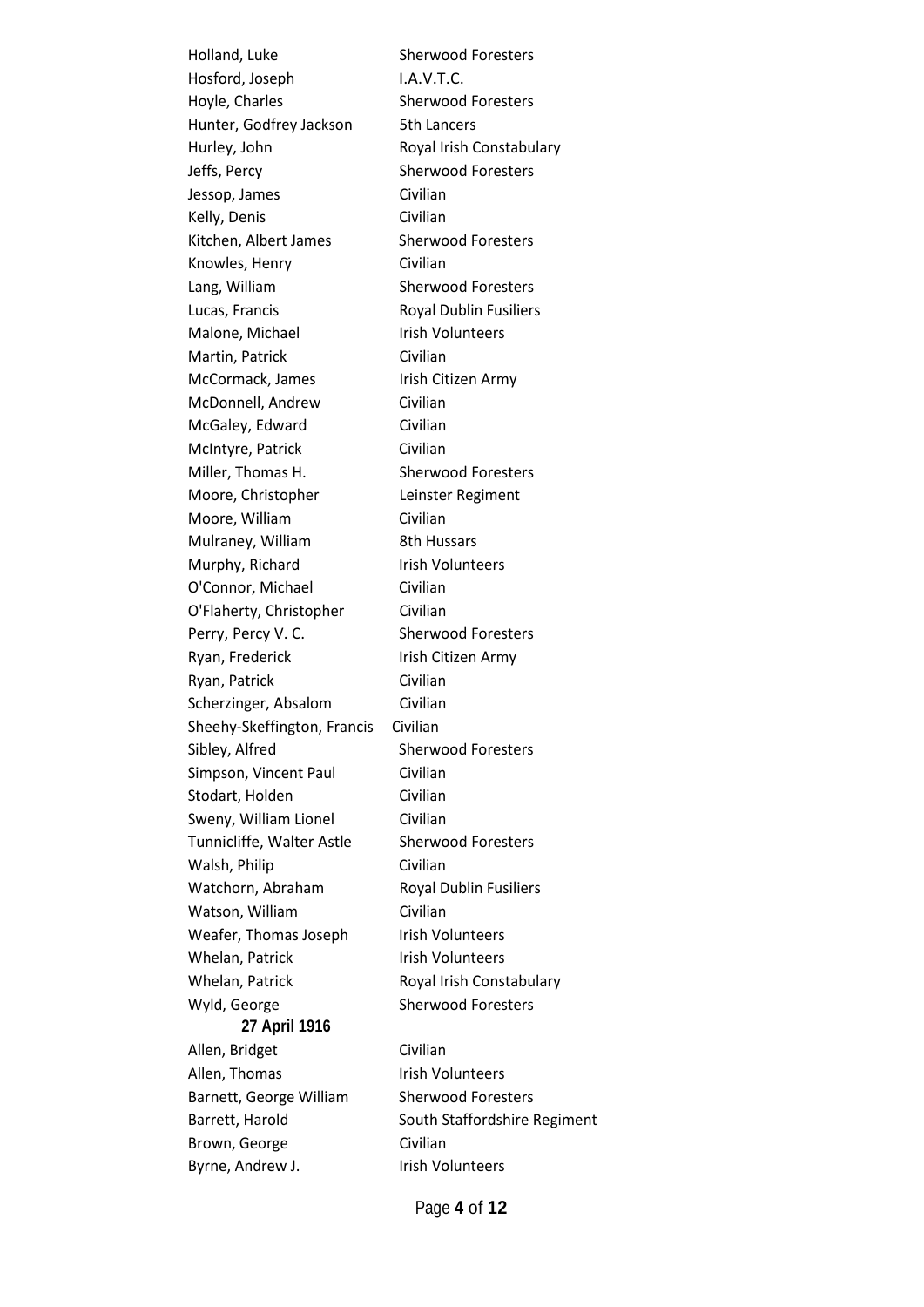Byrne, James **International Irish Volunteers** Chapman, Thomas Henry Sherwood Foresters Costello, Jane Civilian Dixey, Henry Charles Sherwood Foresters Donnelly, Owen Civilian Donohoe, Dominick Thomas Civilian Donohoe, Joseph Civilian Dorgan, Denis Civilian Farrell, Jeremiah Civilian Fletcher, John H. South Staffordshire Regiment Forth, John R. Sherwood Foresters Geraghty, Patrick Joseph Civilian Glynn, Michael Civilian Green, Patrick Civilian Hall, Robert C. Civilian Halliday, William James Civilian Healy, John Na Fianna Éireann Heffernan, Rosanna Civilian Hewett, Henry M. King Edward's Horse Hurley, Seán Irish Volunteers Hyland, Charles Hachette Civilian Ivers, Patrick Civilian Kane, Jane Civilian Kenny, Mary Civilian Knox, Francis W. W. Royal Inniskilling Fusiliers Leahy, William Civilian Lennon, Mary Civilian Mackenzie, Robert Anderson Civilian Mallon, John Civilian McCabe, Harriet Civilian McCabe, Michael Civilian McClelland, Alexander Royal Irish Rifles McCormack, James Civilian McElvery, John Civilian McKillop, Michael Civilian McLoughlin, James Civilian Meegan, John Civilian Myers, Annie Civilian O'Leary, Martin Civilian O'Reilly, Thomas J. Irish Citizen Army Osborne, Clarence 5th Lancers Quirk, Elizabeth Civilian Redmond, Mary Civilian Reynolds, George Irish Volunteers Rodgers, Harold Sherwood Foresters Rourke, Thomas F. Royal Irish Constabulary Sainsbury, George Percy Civilian Stillman, John Civilian Tyler, Alfred Sherwood Foresters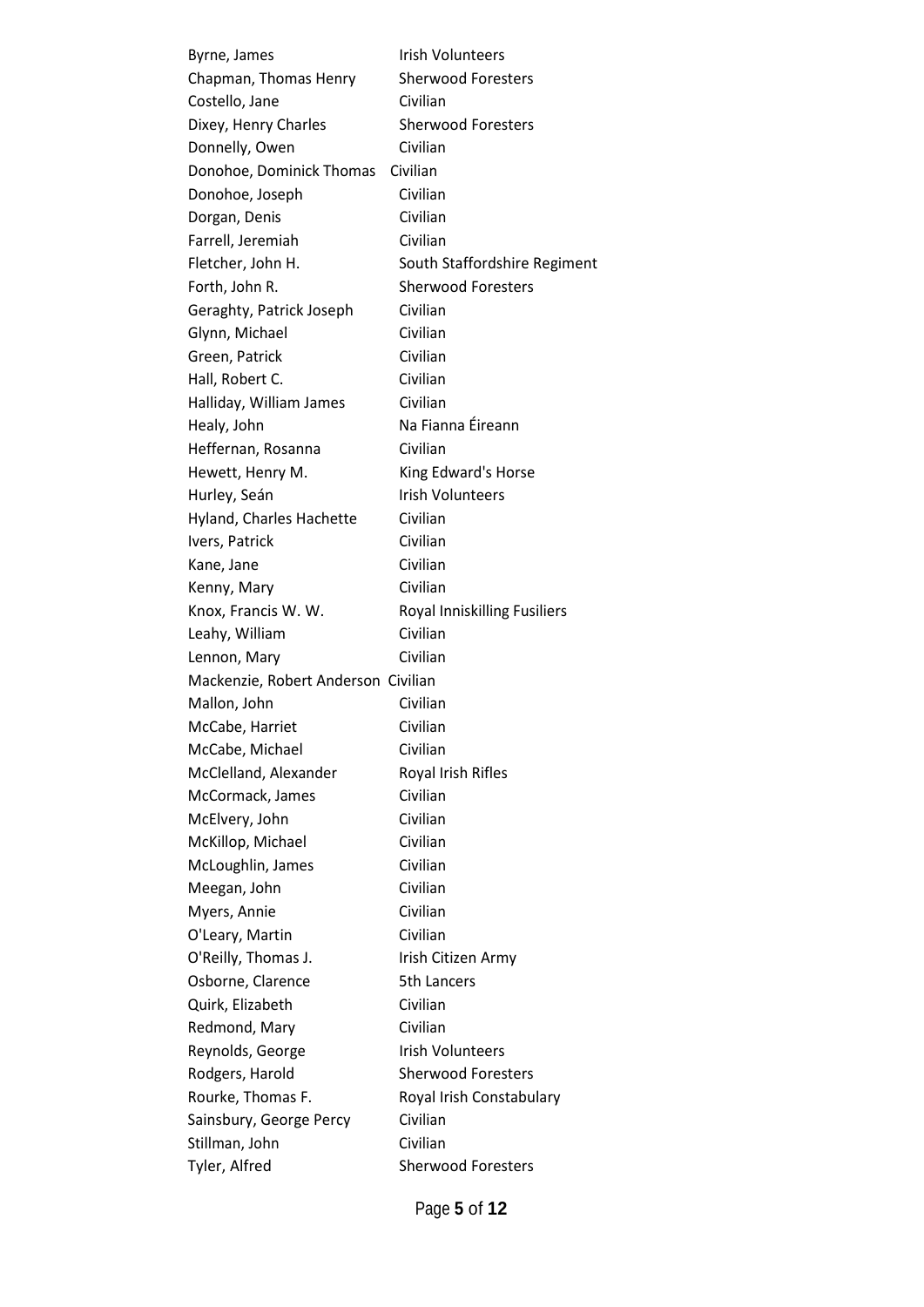Walker, William 5th Lancers Walton, Austin J. Reserve Cavalry Regiment Warner, Arthur Sherwood Foresters **28 April 1916** Brennan, John Civilian Brennan, Malachy Civilian Brunswick, Mary Anne Civilian Burke, Frederick W. R. Royal Dublin Fusiliers Caldwell, Anne Jane Civilian Carrigan, Charles **Institute Irish Volunteers** Carroll, James Joseph Civilian Cashman, James Civilian Cleary, James Royal Irish Constabulary Condron, Julia Civilian Coughlan, Thomas Civilian Cowley, Thomas Kearse Civilian Crawford, Julia Civilian Crenigan, John Irish Volunteers Crockett, Charles L. Royal Inniskilling Fusiliers Daly, Margaret Civilian Dawson, John Civilian Derrrick, Patrick Civilian Donnelly, Thomas Civilian Doyle, John Civilian Dunlea, Richard Civilian Dunphy, John Civilian Feeney, Paul Civilian Fennell, John Joseph Civilian Ferris, Arthur Civilian Friel, Patrick Civilian Geraghty, Joseph Civilian Gormley, James Royal Irish Constabulary Gray, George **Royal Dublin Fusiliers** Hanna, John Royal Irish Rifles Hanratty, Elizabeth Civilian Hayes, Morgan Civilian Hayter, Charles Civilian Hickey, James Royal Irish Constabulary Hogan, Jeremiah Civilian Joze, Thomas Moran Civilian Kavanagh, Charles Civilian Kelly, Patrick Civilian Kenyon, Thomas Civilian Lynch, Eugene Civilian Lynch, Patrick **Irish Citizen Army** Macken, Francis **Irish Volunteers** 

Brindley, Harold North Staffordshire Regiment Frith, William Dublin Metropolitan Police Glaister, Robert Royal Naval Volunteer Reserve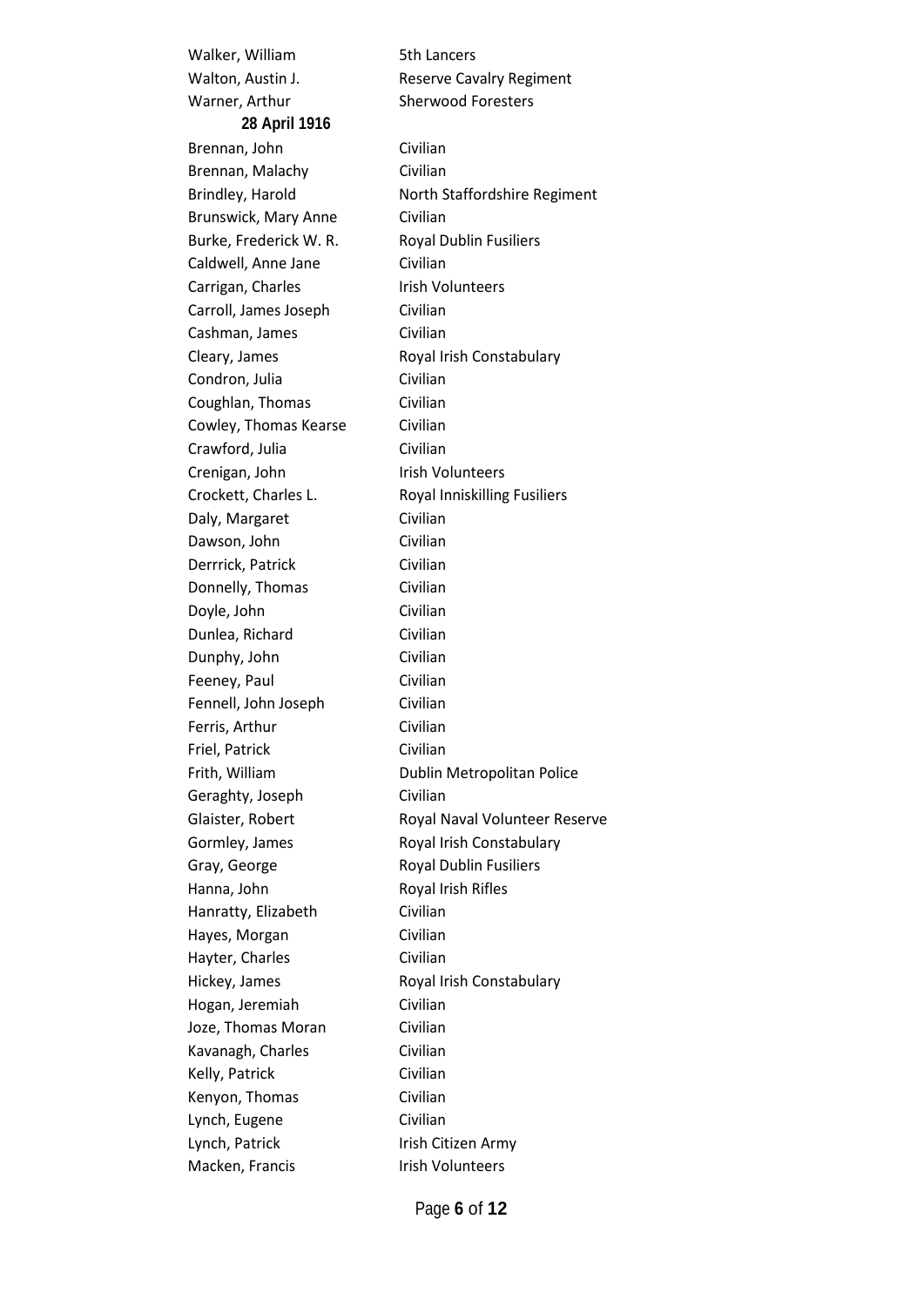McKane, Bridget Civilian McNamara, John H. Civilian Meagher, John Civilian Meron, Julia **Civilian** Miller, Christopher Royal Irish Constabulary Morgan, Charles William Civilian Mullen, William Civilian Murray, Joseph Civilian O'Beirne, Robert F. Civilian O'Connor, Patrick Irish Volunteers Reilly, John Civilian Reilly, Thomas Civilian Reilly, Thomas Civilian Shanagher, John Royal Irish Constabulary Shortis, Patrick Irish Volunteers Smyth, Henry Royal Irish Constabulary Stewart, Bridget Civilian West, William Civilian Whelan, Christopher Civilian Young, John Royal Irish Constabulary **29 April 1916** Acheson, Percival H. Army Service Corps Barry, Bridget Civilian Bealin, Patrick Civilian Beirnes, Patrick Civilian Brady, James Civilian Clarke, Richard Civilian Cobbold, Arthur E. Army Service Corps Cole, Mary Anne Civilian Connolly, Peter Civilian Corrigan, Mary Anne Civilian Coyle, Henry **Internal Irish Volunteers** Curley, Francis Civilian Dignam, Patrick Civilian Dillon, Robert Civilian Dockeray, Cecil Eustace Civilian Doyle, Stephen Patrick Civilian Duggan, Cornelius Royal Irish Rifles Dunne, Edward Civilian

McHale, Richard Royal Irish Constabulary Saunders, Charles South Staffordshire Regiment Wright, William T. P. South Staffordshire Regiment Banks, Arthur South Staffordshire Regiment Banting, Frederick C. South Staffordshire Regiment Barratt, John South Staffordshire Regiment Bourne, Harold South Staffordshire Regiment Bowcott, John R. South Staffordshire Regiment Chick, James South Staffordshire Regiment Collins, Thomas A. South Staffordshire Regiment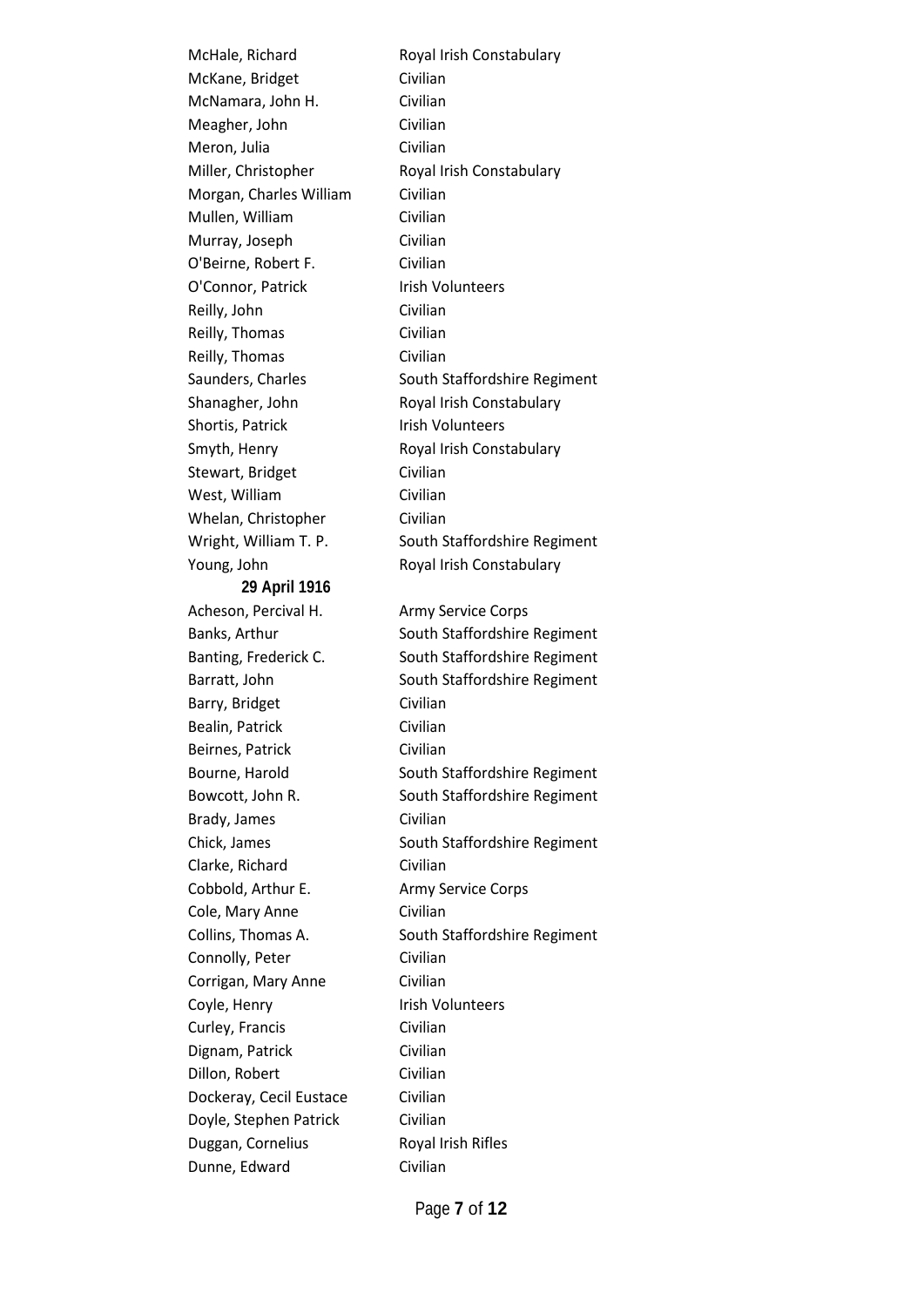Ennis, George Civilian Farrell, Patrick Irish Volunteers Finnegan, James Civilian Glennon, David Civilian Gregg, William Civilian Harrison, Thomas **Army Service Corps** Healy, James Patrick Civilian Heavey, William Civilian Hickey, Christopher Civilian Hickey, Thomas Civilian Hoey, Patrick Civilian Howard, Seán B. **Install Search** Irish Volunteers Hughes, Michael Civilian Jordan, Christopher Civilian Lawless, Peter Joseph Civilian Llewellyn, Wilfred Pembroke Yeomanry Lucas, Algernon King Edward's Horse Manning, Peter Paul Irish Volunteers McCartney, James Civilian McManus, Patrick Civilian Meleady, Thomas Civilian Moore, James Civilian Moran, Elizabeth Civilian Morris, Mary Civilian Morton, Nathaniel Royal Irish Fusiliers Mulvihill, Michael Irish Volunteers Murphy, Georgina Civilian Murphy, John Civilian Naylor, Margaret Civilian Nunan, Michael Civilian O'Flanagan, Patrick Irish Volunteers O'Grady, John Irish Volunteers O'Neill, William Civilian O'Rahilly Michael Joseph Irish Volunteers Pentony, Thomas Civilian Pierce, George Civilian Rafferty, Thomas Irish Volunteers Rice, William John Civilian Smith, Arthur Charles 4th Hussars Stephenson, Patrick Civilian Timmons, Mary Civilian Varnals, Edward Carden Civilian Walsh, John Civilian

Ennis, Edward Irish Volunteers Fox, Ernest South Staffordshire Regiment Humphries, William H. South Staffordshire Regiment Jobber, Frank South Staffordshire Regiment Speed, Bert South Staffordshire Regiment Tempest, David P. South Staffordshire Regiment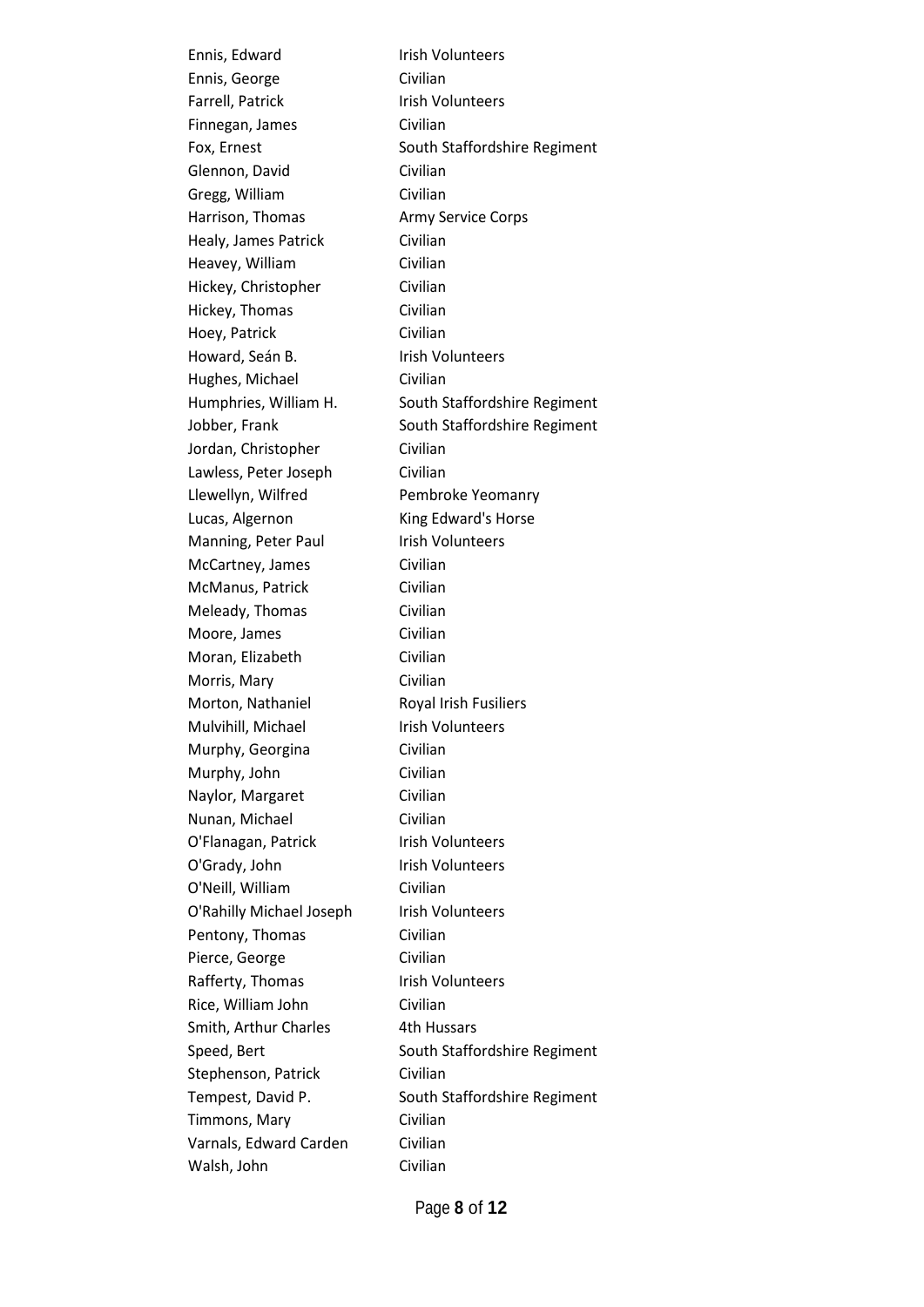Walsh, Philip **Irish Volunteers** Whelan, Daniel Civilian Wilson, Peter **Internal Irish Volunteers** Worsley-Worswick, Basil H. King Edward's Horse **30 April 1916** Browne, Montague B. Sherwood Foresters Cooke, John Civilian Coyle, John Royal Irish Rifles Doyle, Thomas Civilian Dwan, John Irish Volunteers Fennell, Patrick Civilian Finn, John Civilian Foran, Thomas Civilian Fryday, Neville N. Canadian Infantry Hogan, James Civilian Kelly, Mary Civilian McLoughlin, Raphael Civilian Neill, Mary Civilian O'Duffy, John Civilian Power, James Civilian Purser, Philip A. **Army Service Corps** Smyth, Elizabeth Civilian Synnot, George Civilian Taaffe, Rosanna Civilian Tynan, Christopher Civilian Veale, Margaret Civilian **01 May 1916** Ballantyne, John Civilian Byrne, James Royal Dublin Fusiliers Connor, Christopher Civilian Cunningham, Andrew C. Civilian Cunningham, Mary Civilian Doyle, John Civilian Ellis, Alfred Royal Dublin Fusiliers Finnegan, William Civilian Leen, Patrick 5th Lancers Mulligan, Lawrence Civilian O'Donoghue, John Civilian Redmond, Christopher Civilian Whelan, Sarah Civilian **02 May 1916** Blundell, James 12th Lancers Brunell, Julia Civilian Cornwell, James H. North Staffordshire Regiment Davis, Catherine Civilian Gibney, James Civilian Higgins, Christopher Civilian Macken, Peter Irish Volunteers McCullough, James Royal Irish Rifles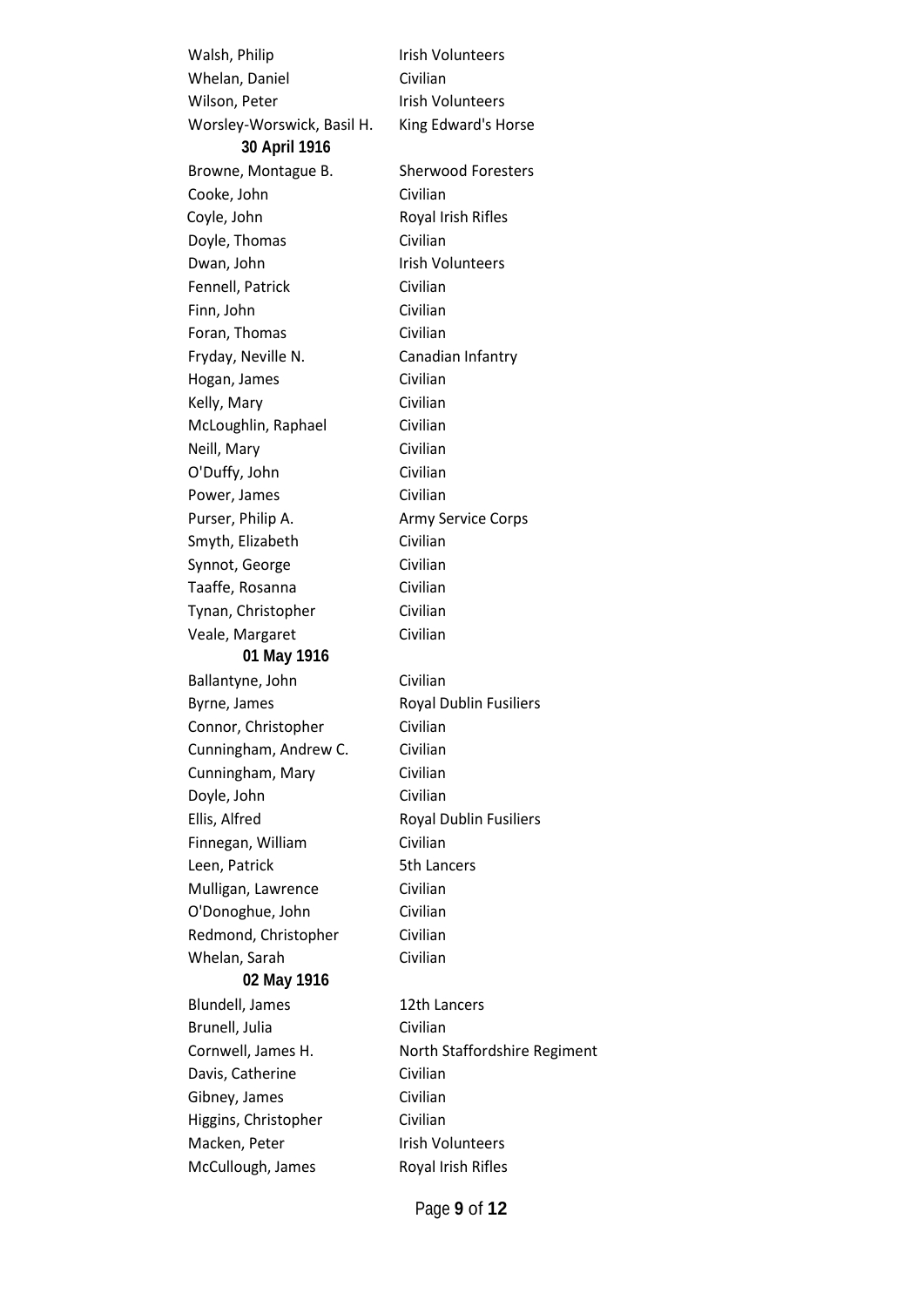Newland, Albert 12th Lancers O'Grady, Edward Civilian Wilkinson, Elizabeth Civilian **03 May 1916** Clarke, Thomas James Irish Volunteers MacDonagh, Thomas Irish Volunteers McGuinness, Margaret Civilian Pearse, Patrick H. Irish Volunteers **04 May 1916** Daly, Edward Irish Volunteers Kent, Richard **Irish Volunteers** Long, Samuel Civilian O'Hanrahan, Michael Irish Volunteers Pearse, William Irish Volunteers Plunkett, Joseph Mary Irish Volunteers Spellman, Timothy Civilian **05 May 1916** Bradford, James H. Sherwood Foresters Keep, Albert Civilian MacBride, John Irish Volunteers O'Carroll, Richard Irish Volunteers **06 May 1916** Keegan, Francis Civilian **07 May 1916** Murphy, Catherine Civilian **08 May 1916** Ceannt, Éamonn Irish Volunteers Colbert, Cornelius **Install Colbert**, Cornelius Heuston, Seán **Irish Volunteers** Mallin, Michael Irish Citizen Army O'Connor, John Civilian Watters, Felix Joseph Civilian **09 May 1916** Finlay, Francis Civilian Kent, Thomas Irish Volunteers Lawlor, Christopher Civilian **10 May 1916** Neil, James Crawford Civilian **11 May 1916** Walsh, James joseph Civilian **12 May 1916** Connolly, James Irish Citizen Army MacDiarmada, Seán Irish Volunteers

Rowe, William N. Royal Irish Constabulary Sherwood, John Henry South Staffordshire Regiment Allatt, Henry T. W. Duke of Cornwall's Light Infantry Gray, Alexander Royal Irish Constabulary Dickinson, Harry South Staffordshire Regiment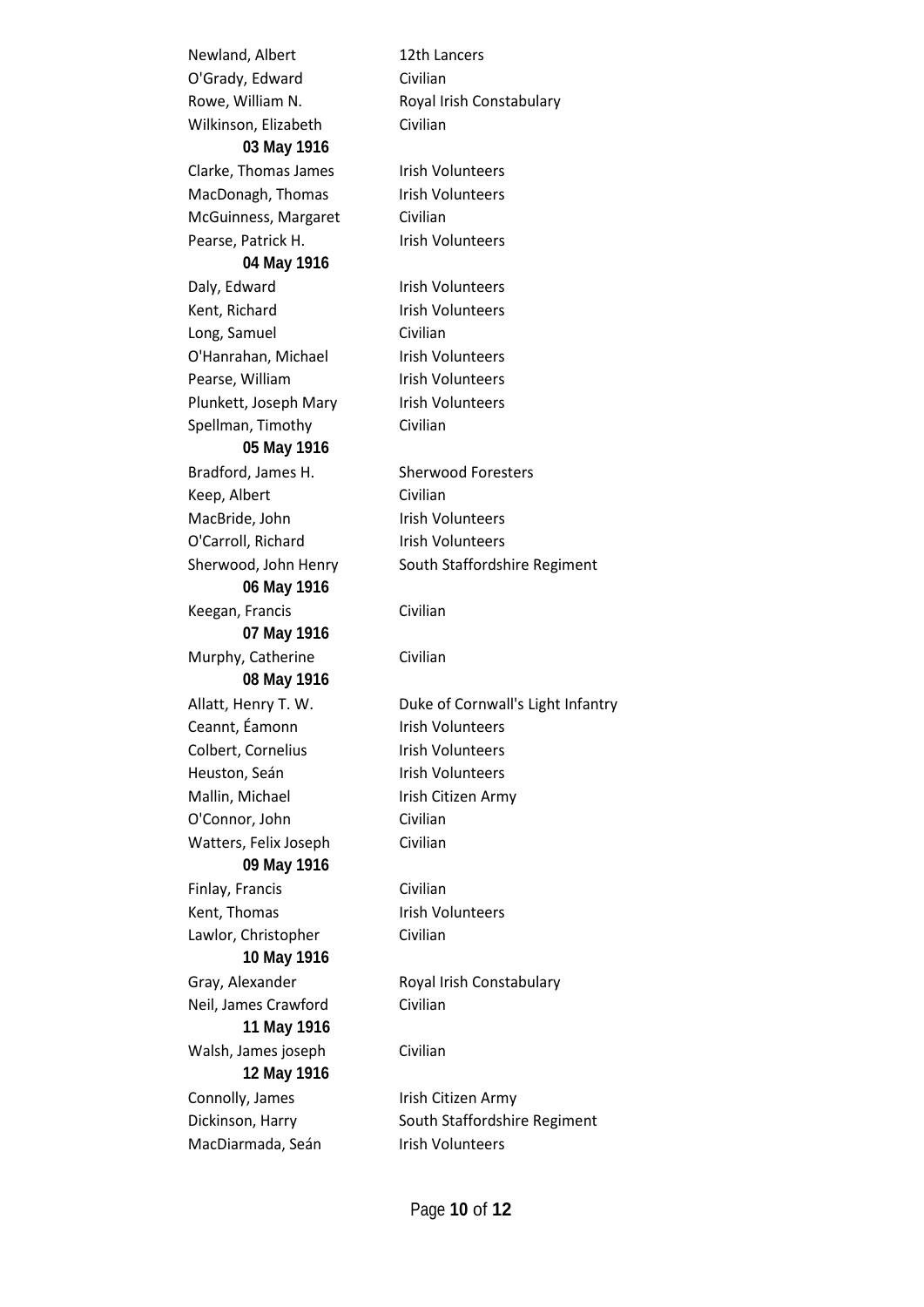**13 May 1916** Murray, Daniel **International Irish Volunteers 14 May 1916** Connolly, Mary Civilian Lennon, Kate Civilian **17 May 1916** Kavanagh, Michael Civilian Wood, Albert Edward Sherwood Foresters **19 May 1916** Goulding, Andrew Civilian **23 May 1916** McCarthy, John Civilian **28 May 1916** Davenport, Ernest Sherwood Foresters **30 May 1916** Farrelly, John Civilian **02 June 1916** Doyle, Daniel Civilian **07 June 1916** O'Connor, Ellen Civilian **10 June 1916** Purcell, Christina Civilian **15 June 1916** Connor, James Civilian **18 June 1916** Nealan, Patrick Civilian **05 July 1916** Scott, Walter Eric Civilian **03 August 1916** Casement, Roger Irish Volunteers **04 August 1916** Reynolds, Patrick Civilian **Date of death unknown** Cahill, William Civilian Carrick, William Civilian Corbin Civilian Creaven, John Civilian Flynn, John Civilian Hoey, John Civilian Johnston, Robert Civilian Keogh, Michael Civilian Neal, John Civilian O'Callaghan, John Civilian Salmon, Francis Civilian Shargine, Joseph Civilian Trevor, Patrick Civilian White, Myles Civilian Woodcock, Richard Civilian